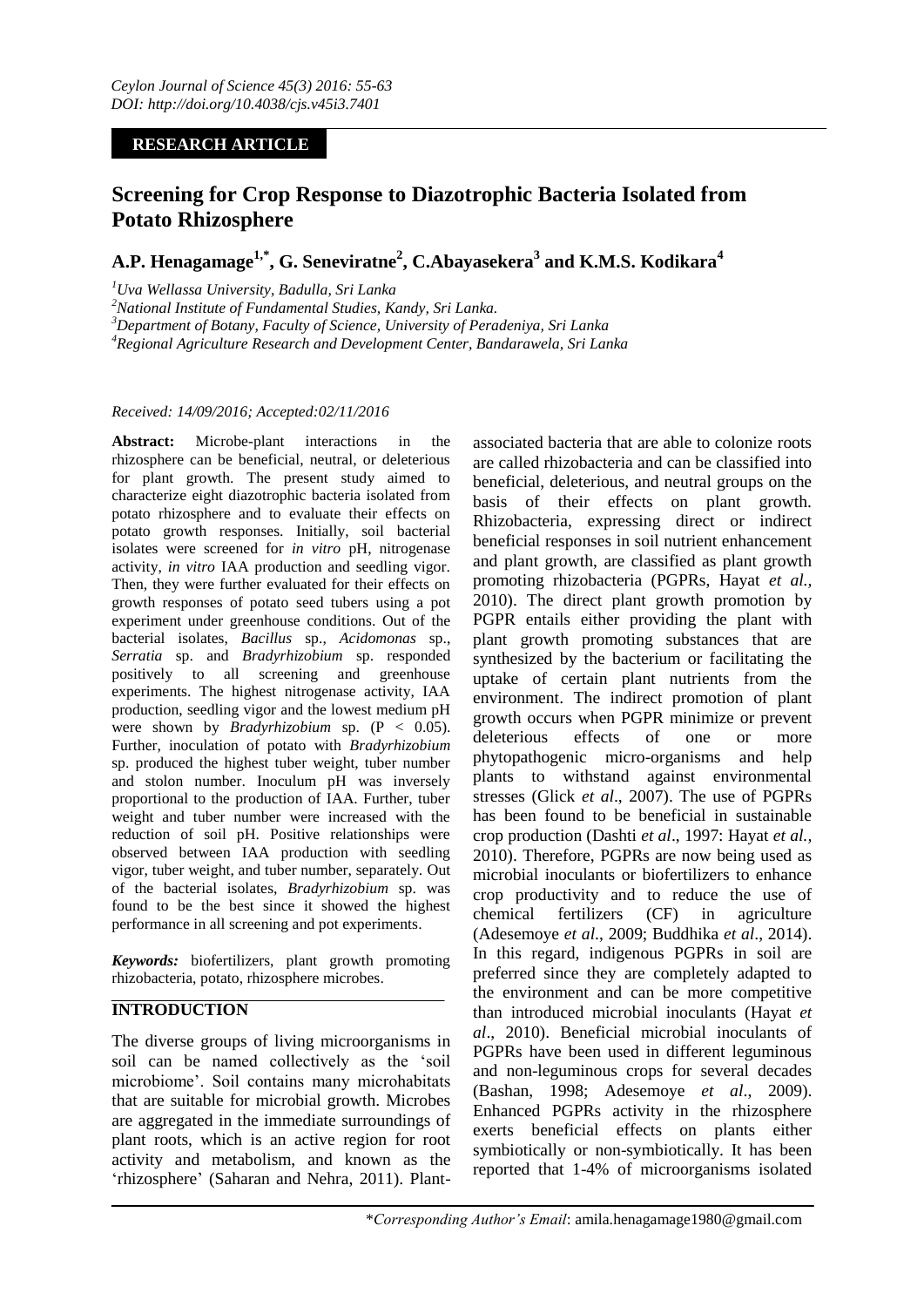from naturally existing potato rhizosphere showed significant plant growth promotion on potato i.e. enhancement of the stolon length, early tuber setting and increase of tuber yield (Suslow *et al*., 1979). Application of PGPR strains have been reported to improve N availability through the fixation of atmospheric nitrogen (N<sub>2</sub>) (Seneviratne *et al.*, 2008: Franche *et al*., 2009) in soil and solublization of minerals (Kloepper, 1997; Glick, 2007) while enhancing crop productivity of other non-leguminous tuber crops such as sweet potato (*Ipomoea batatas*) (Yasmin *et al.,* 2009).

In addition to  $N_2$  fixation, PGPRs enhance seed germination, seedling vigor and ultimately plant growth due to the production of plant growth hormones (Kumar *et al*., 2012). Generally, IAA has been reported to stimulate plant growth. It is one of the most important phytohormones and function as an important signal molecule in the regulation of growth promotion (Hayat *et al*., 2010). Production of IAA by microbial isolates varies greatly among different species and strains (Ngoma *et al*., 2012). For example, *Azospirillum* sp., a diazotroph enhanced plant growth through its ability to produce a high amount of IAA (Shahab *et al*., 2009). Further, the inductive role of IAA on stolon initiation and tuber induction in potato has been documented in previous studies (Dragicevic *et al.,* 2008). Therefore, prior characterization of beneficial effects of naturally existing rhizosphere microbial isolates is of great importance. This study was aimed at screening and characterizing the functions of beneficial microbial strains isolated from potato rhizosphere to evaluate their effects on crop responses.

### **METHODS AND MATERIALS**

### **Isolation of rhizosphere microorganisms**

Soil samples and plant specimens (*Solanum tuberosum* L.) were collected from a cultivated crop land at the Regional Agriculture Research and Development Center, Bandarawela, (6° 48' 0" N,80° 58' 0" E) [up country intermediate zone, IU<sub>3</sub>, elevation 1,506 asl, temperature 22  $^{\circ}$ C, and annual rainfall 1,100 mm - 1,400 mm], Sri Lanka. These were transported to the laboratory of the National Institute of Fundamental Studies, Kandy, Sri Lanka. Root associated microorganisms were isolated using streak and spread plate techniques and soil microorganisms

were isolated using soil dilution plate technique. The soil samples were serially diluted (10 fold) and inoculated on sterile Nutrient Agar [NA, (Himedia™, India) 20 g per liter of medium] plates followed by incubation for 24 hrs at 25 ºC. Bacterial colonies were differentiated on the basis of colony morphology. Colonies were sub cultured on the NA medium and re-incubated at 25 ºC for 48-72 hrs. This isolation process was repeated until monocultures were obtained. Isolated bacteria were identified based on preliminary biochemical tests (Gram's test, Catalase test, Oxidase test, Citrate test, Urease test, MR-VP test, Indole test and Motility test).

### **Screening of microbial isolates**

Diazotrophic microorganisms were isolated using Combine Carbon Medium (CCM, Koomnok *et al*., 2007), a modified N free medium for  $N_2$  fixing microorganisms (pH 6.8). Several screening experiments were carried out for the diazotrophic bacterial isolates as follows. Bacterial isolates were inoculated in 10 ml of CCM broth and incubated for five days at 25 ºC. Thereafter, pHs of broth media with different microbial inoculations were measured. Lettuce seed germination assay was used to examine pathogenecity and toxicity, and also the response of early plant growth to the isolates since lettuce is generally a highly responsive crop to environmental cues (Argyris *et al*., 2008). Lettuce seeds were treated separately by each microbial broth cultures under aseptic conditions (Mia *et al.,* 2012). Then, they were allowed to germinate in the dark for five days and seedling vigor was calculated using germination percentage, and root and shoot lengths. Nitrogenase activity of the microbial isolates was measured using the acetylene reduction assay (Husen, 2003; Piromyou *et al*., 2011). Production of IAA by the microbial isolates was measured colorimetrically using Salkowski regent (Husen, 2003; Shahab *et al.,* 2009; Buddhika *et al*., 2014). Selected bacterial isolates were evaluated for their growth responses on potato using a pot experiment under greenhouse conditions.

### **Evaluation of screened microbial inoculants for growth responses in potato**

Plant growth effects and pathogenicity of the isolated microbial cultures were evaluated using a pot experiment with potato seed tubers at the Regional Agriculture Research and Development Center, Bandarawela, Sri Lanka. Effect on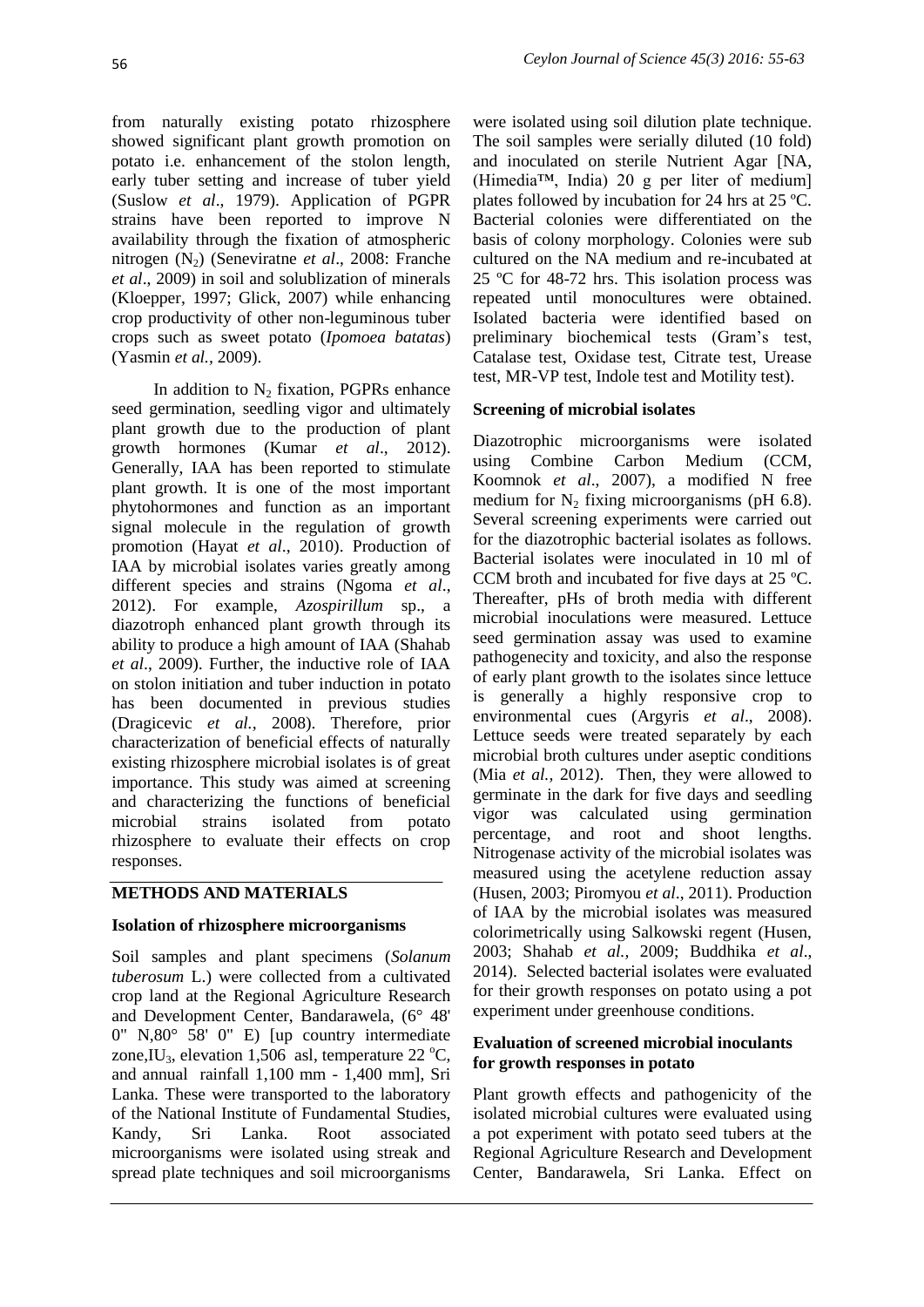growth was evaluated using tuber fresh weight, tuber number, stolon number, shoot dry weight and root dry weight of potato plants. The emergence of bacterial wilt disease and late blight disease were evaluated using number of wilted plants and number of leaves with brown/black lesions, respectively. Heat sterilized (dry oven at 160  $^{\circ}$ C for 2 hrs) loamy soil was used (particle size  $\leq$  2mm) as the growth medium. Disease free potato seed tubers ('Granola' variety) were sown in black plastic pots (pot size- 6 inch diameter) with the sterilized growth medium. Five replicates were maintained for each treatment and the pots were arranged in complete randomized design (CRD) in the greenhouse. A mixture of urea (3.0 g), Triple Super Phosphate (TSP) (5.0 g) and Muriate of Potash (MOP) (2.0 g) was blended with the soil as the basal fertilizer mixture. Rate of the Chemical fertilizer (CF) application was calculated per plant basis according to the standard recommendations. After the establishment of the roots, CF mixture (3.0 g of urea and 2.0 g of MOP) and 20 ml of diluted diazoptrophic bacterial cultures in CCM broths  $(10^7 \text{ cftu/ml})$  were mixed separately with the soil medium. Potato plants applied with uninoculated CCM broth was taken as the control for the experiment. Moisture level of the potting medium was maintained constantly by applying 250 ml of water for each pot every day. Plants were grown with a daily minimum-maximum temperature range of  $20^{\circ}$ C –  $30^{\circ}$ C.

Visual observations were made of the plants once a week to evaluate the emergence of any harmful pest attacks or diseases. Number of wilted plants and leaves with brown/ black lesions were counted once in two weeks to evaluate the emergence of bacterial wilt or late blight diseases due to inoculation. Section cuttings of infected leaves were observed under the high power of light microscope to confirm the disease infections. Results were compared with non-treated control to evaluate pathogenicity. After 90 days from seed sowing, plant responses i.e. number of tubers, dry and fresh weights of the tubers, roots and shoots and number of stolons and soil pH, were recorded.

Statistical data analyses were performed using one-way Analysis of Variance (ANOVA) in MINITAB 16 Statistical Software. Treatment means were compared using the Tukey's HSD test at 5% probability level. A statistical ranking method for data on screening and plant growth response was used to select effective microbial strains. Relationships between different parameters were established using non-linear regression analysis.

### **RESULTS**

#### **Isolation, identification and preliminary screening of microbial monocultures**

Fourteen bacterial strains were isolated initially from the rhizosphere of potato. Out of them, eight isolates were diazotrophic bacteria and identified as *Acinetobacter* sp., *Bacillus* sp. (two species; sp. 1 and 2)*, Acidomonas* sp., *Pseudomonas* sp. (two species; sp. 1 and 2), *Serratia* sp. and *Bradyrhizobium* sp. All bacterial isolates, except *Acinetobacter* sp. and *Pseudomonas* sp., showed acidic pH in CCM (Fig. 1a). Out of eight different strains, the lowest pH ( $P < 0.05$ ) and the highest nitrogenase activity  $(P \leq 0.05)$  were recorded by *Bradyrhizobium* sp. (Figures 1a and 1b). *Acinetobacter* sp. and *Pseudomonas* sp. showed very low nitrogenase activity compared to other isolates. The highest significant IAA production was shown by *Bradyrhizobium* sp. (P < 0.05) compared to all other bacterial isolates (Fig. 1c). Moreover, out of eight different bacterial isolates, the highest significant seedling vigor value (P < 0.05) was shown by *Bradyrhizobium*  sp. (Figure 1d) and the seedling vigor was enhanced by approximately 35% compared to the un-inoculated control.

 A significant negative correlation was observed ( $R^2$  = -0.78, P = 0.02) between pH and IAA production by different bacterial isolates (Figure 2a). Further, a significant positive correlation ( $R^2 = 0.94$ ,  $P = 0.001$ ) was observed between seedling vigor and IAA production (Figure 2b). Therefore, the correlations revealed the effect of IAA production on medium pH of the medium and the seedling growth.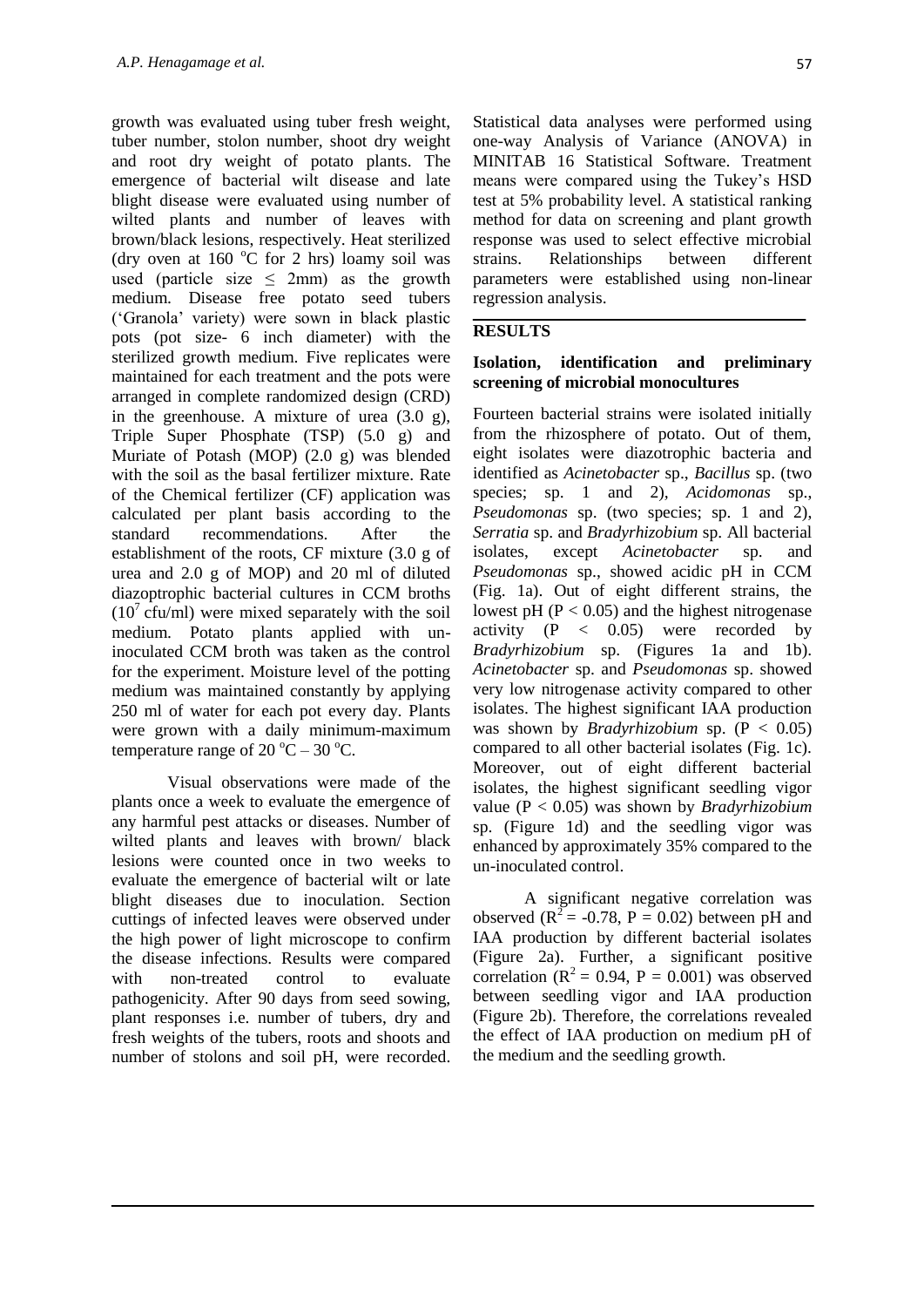



**Figure 1:** Responses of bacterial isolates to screening experiments. (a)- Broth medium pHs under different bacterial isolates. (b)- Nitrogenase activity based on ethylene production. (c)- IAA production by different bacterial isolates. (d)- Seedling vigor for lettuce seeds treated with different bacterial isolates (control – only ML medium). (B1 and B8- *Bacillus* sp., B2- *Acinetobacter* sp., B3- *Acidomonas sp*., B4- and B6- *Pseudomonas* sp., B5- *Serratia* sp., B7- *Bradyrhizobium* sp.) Columns with the same letter are not significantly different at 5% probability level. Vertical bars show standard errors.



**Figure 2:** Correlations between different screening parameters. (a)- Non-Linear regression plot between mean ethylene production by different bacterial strains and mean inoculum pH. (b)- Non-linear regression plot between mean seedling vigor and mean IAA production by different bacterial isolates.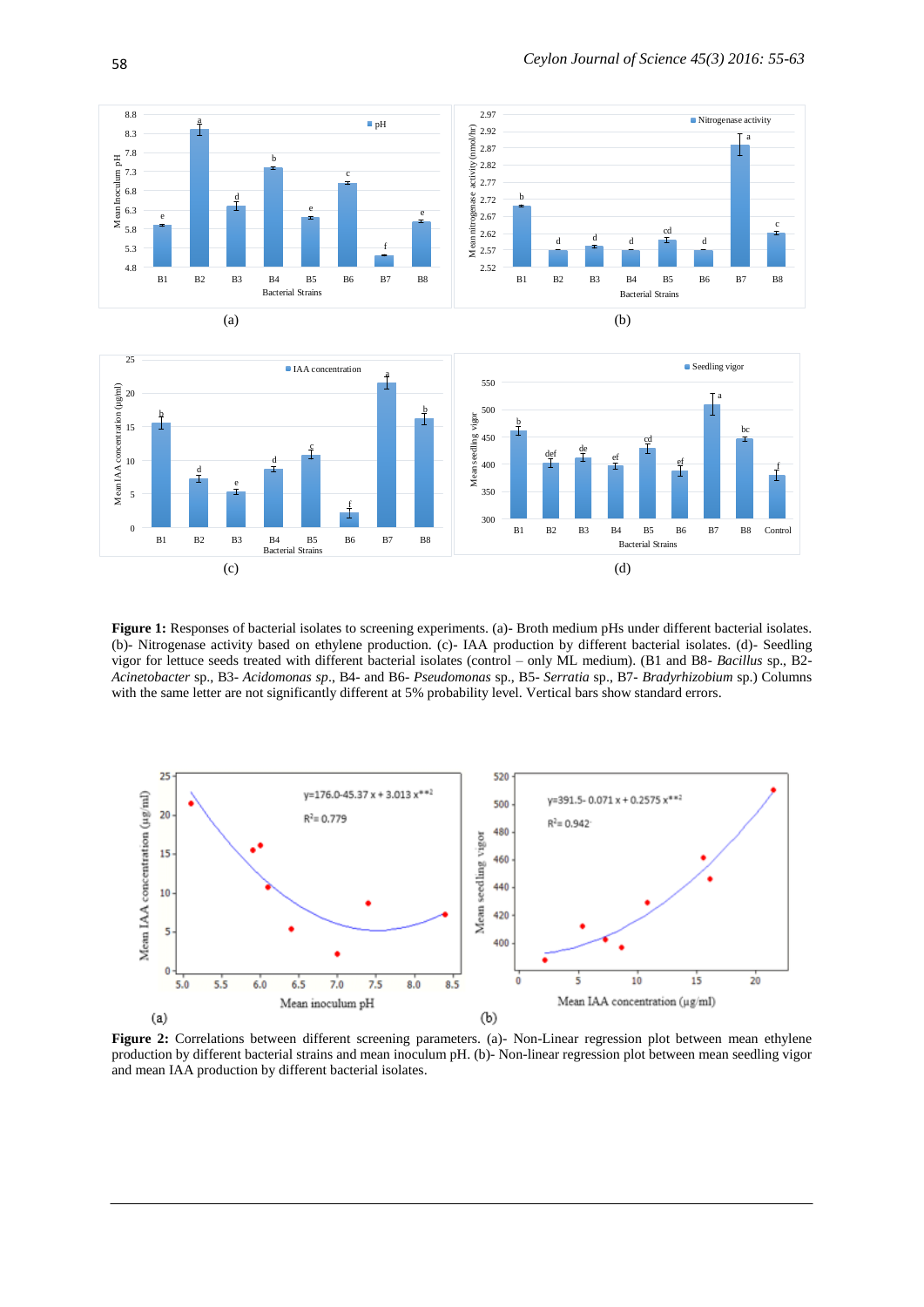#### **Evaluation of the effect of screened microbial isolates on potato tuber development**

In comparison with all other treatments, the highest significant tuber weight ( $P < 0.05$ ) was shown by plants inoculated with *Bradyrhizobium*  sp. (Figure 3a). All bacterial isolates, except *Acinetobacter* sp. and *Pseudomonas* sp., enhanced the tuber weight compared to nontreated control. The highest mean number of tubers  $(4.2 \pm 0.45)$  and stolon  $(3.2 \pm 0.84)$ , and the lowest mean soil pH  $(5.28 \pm 0.12)$  were recorded with *Bradyrhizobium* sp. (Figures 3 b, c and d). Further, two sample t-test confirmed that *Bradyrhizobium* sp. significantly enhanced the mean number of tubers  $(P < 0.05)$  and stolon  $(P$ 

< 0.05) compared to the non- treated control. All bacterial isolates did not significantly influence the shoot (P  $> 0.05$ ) and root dry weights (P  $>$ 0.05) of potato.

 Significant negative relationships were observed between mean pH of soil and mean tuber weight (Figure 4a)  $(R^2 = 0.94, P = 0.00)$ and mean tuber number (Figure 4b) ( $R^2 = 0.83$ , P  $= 0.00$ ). Figures 4c and 4d showed significant positive relationships of IAA concentration against tuber weight ( $R^2 = 0.76$ , P = 0.03), and tuber number ( $R^2 = 0.58$ , P = 0.04). An enhanced tuberization was recorded with the application of selected microbial inoculants.



**Figure 3:** The effect of different microbial isolates on growth parameters of potato and soil pH. (a) Mean weight of potato tubers for different treatments. (b) Mean tuber number for different treatments. (c) Mean stolon number for different treatments. (d) Mean soil pH for different treatments. B1 to B8- different bacterial isolates (B1 and B8- *Bacillus* sp., B2- *Acinetobacter* sp., B3- *Acidomonas* sp., B4- and B6- *Pseudomonas* sp., B5- *Serratia* sp., B7- *Bradyrhizobium* sp.). Control – only CCM. Columns with the same letter are not significantly different at 5% probability level. Vertical bars show standard errors.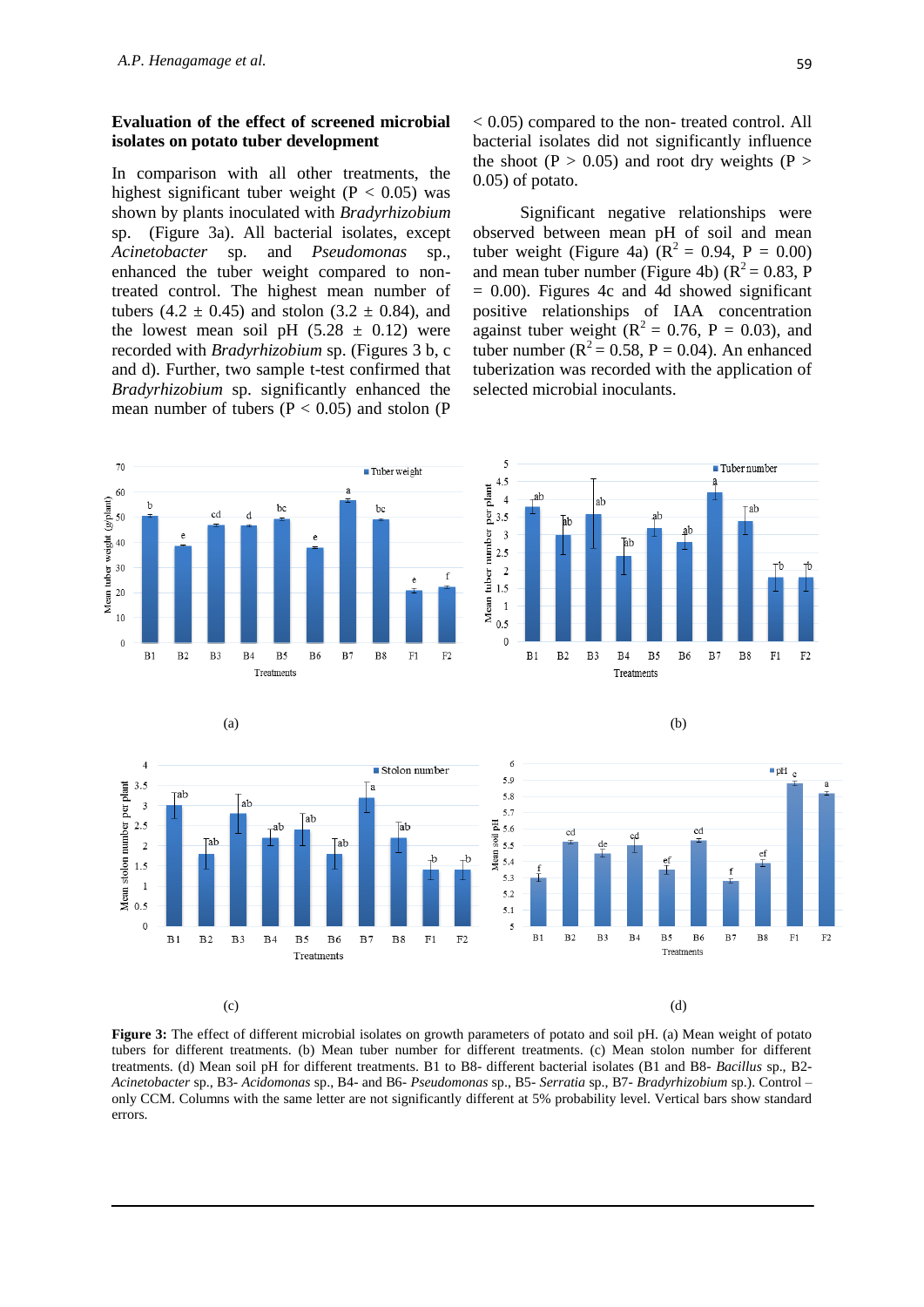

**Figure 4:** Non-linear regression relationships between (a) mean soil pH and mean potato tuber weight (b) the mean soil pH and mean tuber number (c) mean IAA concentration of bacterial inocula and mean potato tuber weight (d) the mean IAA concentration and mean tuber number when inoculated in a soil pot experiment.

### **DISCUSSION**

Reduction of the pH of the medium was recorded by most of the microbial isolates. The microbial acidity is generally attributed to the production of plant growth promoting hormones like IAA (Shahab *et al*., 2009). However, reduction of pH in the growth medium can also be attributed to production of different organic and inorganic acids such as gluconic acid and 2-ketogluconic acid (Walpola and Yoon, 2012) by soil microorganisms. Production of chelating substances or inorganic acids such as sulphidric, nitric and carbonic acids may also contribute to the process (Vessey, 2003; Martinez-Viveros *et al.,* 2010). Another *in vitro* study with some bacterial species showed a relationship among improved  $N_2$  fixation, high IAA production and decreased pH [\(Bianco](http://aem.asm.org/search?author1=Carmen+Bianco&sortspec=date&submit=Submit) and [Defez,](http://aem.asm.org/search?author1=Roberto+Defez&sortspec=date&submit=Submit) 2010).

 Further, it has been reported by several other studies that the nitrogenase activities shown by PGPRs vary between 0.25 nmoles/hr

to 15.8 nmoles/hr (Sloger and Berkum, 1988; Khan and Doty, 2009). However, most of the bacterial isolates in the current study showed moderate nitrogenase activity  $(2.5 - 2.9 \text{ nmol/hr})$ compared to the previous studies. Nitrogenase activity is considered as an indirect measurement of N2 fixation by the prokaryotes (Tissue *et al.,* 1997). However, several studies have reported that PGPRs may simultaneously use mechanism besides biological  $N_2$  fixation such as producing phytohormones like IAA, cytokinins and gibberellins to enhance plant growth stimulation (Zahir *et al.,* 2004; Van Loon, 2007; Bhattacharyya and Jha, 2012).

 A diverse group of microbes, including soil, epiphytic and tissue colonizing bacteria synthesizes IAA and the production is greatly varied among soil bacterial species (Patten and Glick, 1996; Xie *et al*., 1996; Acuna *et al*., 2011). It has been reported that plant growth regulators like IAA can be produced by more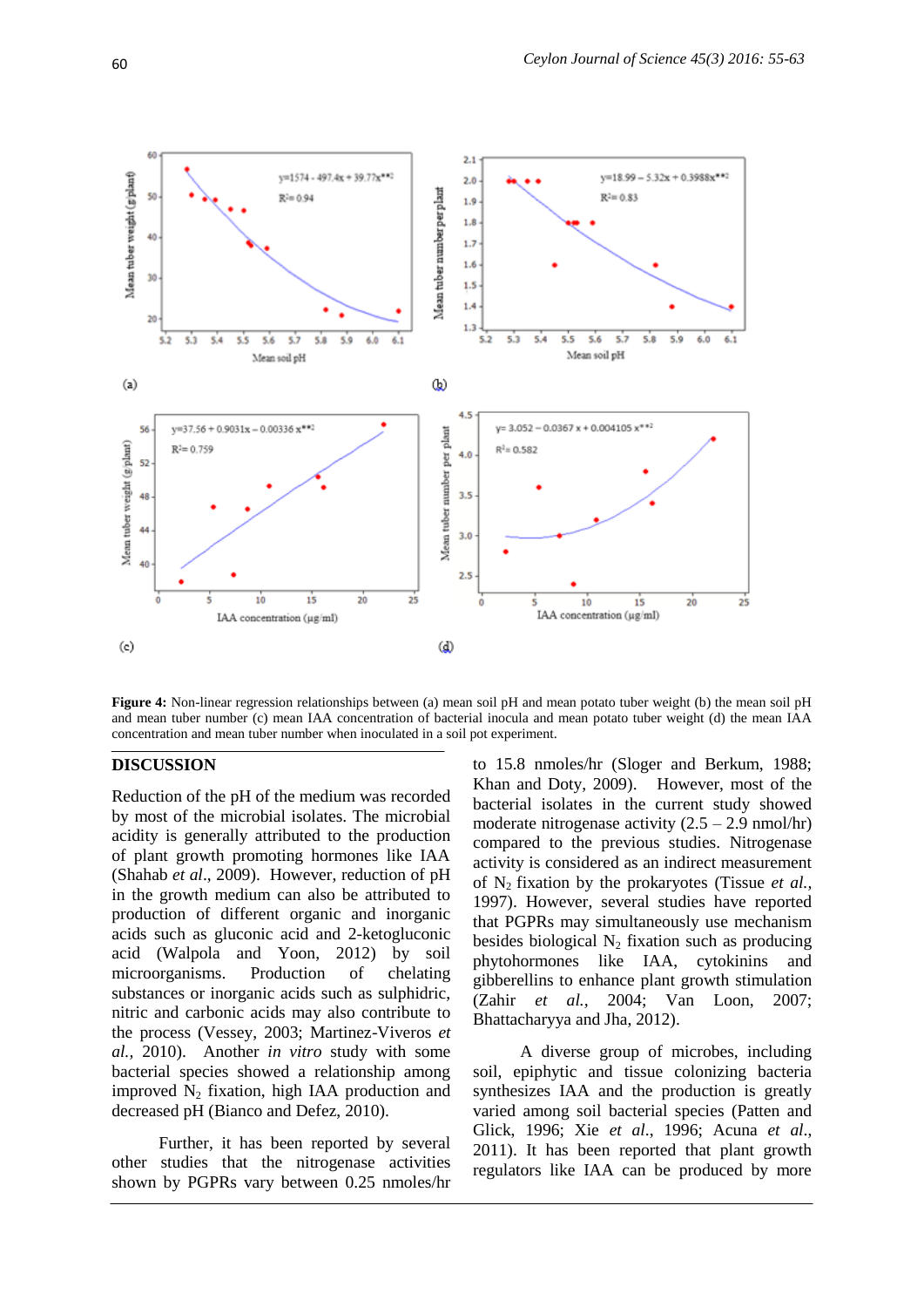than 80% of bacteria isolated from rhizosphere (Patten and Glick, 1996: Hayat *et al*., 2010). A study has shown that rhizobacteria isolated from sweet potato have the capability of producing 3.98-13.33 µg/ml IAA (Yasmin *et al.,* 2009). However, most of the bacterial isolates in the current study showed higher IAA productions ranging between 2.2-21.54 µg/ml higher than that of microbial strains reported in the literature. A similar relationship between high IAA production and decreased medium pH has been reported by another study (Ameur and Ghoul, 2012). In concurrence with that, relationship between low pH environment and IAA production by the bacterial strains like *Bacillus*  sp. and *Paenibacillus* sp*.*, has also been reported (Acuna *et al*., 2011).

 Moreover, beneficial soil microorganisms which produce different phytohormones, promote plant growth while increasing germination rate of seeds (Bhattacharyya and Jha, 2012). Evidences suggest that the enhancement of seedling vigor of plants and faster germination of seeds with the inoculation of beneficial rhizobacterial strains like *Rhizobium* sp. due to the production of different phytohormones including IAA (Mia *et al.,* 2012). Further, it has been reported that the exogenous IAA produced by PGPRs enhance plant growth and development by regulating seedling vigor through stimulating root elongation and formation of lateral roots (Ahemad and Kibret, 2014).

 It has been reported by previous studies that vegetative growth, tuber number and tuber yield can be enhanced (Nookaraju *et al*., 2011) by the inoculation of PGPRs with potato seed tubers before planting (Vrany and Fiker 1984; Sturz, 1995) in soil. It has been reported that beneficial microbial inocula like PGPRs in the soil solution near root hairs increase plant growth promotion through the secretion of plant growth promoters like IAA (Acuna *et al*., 2011). The application of exogenous IAA can acts as signaling molecule which can lead to early tuber initiation and tuber enlargement in potato (Harmey *et al.,* 1966; Patten and Glick, 1996). The inductive role of IAA on stolon initiation and tuber induction in potato has been documented in a previous study (Dragicevic *et al.,* 2008). Therefore, the high tuberization shown by *Bradyrhizobium* sp. inoculated potato in the present study may be due to cumulative

effects of elevated IAA production and high nitrogenase activity (Figures 1c and 1b). Further, statistical ranking of the data obtained from screening and pot experiments confirmed the beneficial role of *Bacillus* sp., *Acidomonas* sp., *Serratia* sp. and *Bradyrhizobium* sp.

#### **CONCLUSIONS**

Out of the isolated bacterial species, *Bacillus* sp., *Acidomonas* sp., *Serratia* sp. and *Bradyrhizobium* sp. showed lower pHs and higher nitrogenase activities. , They also reported higher IAA production, seedling vigor and growth performance in greenhouse pot experiments with potato seed tubers. Therefore, they can be considered as beneficial PGPRs with the ability to stimulate tuberization in potato. *Bradyrhizobium* sp. showed the highest PGPRs activity in potato tuberization. Thus, *Bradyrhizobium* sp. can be considered as the best isolate to use as an inoculum to improve growth and tuberization in potato.

### **ACKNOWLEDGEMENT**

National Science Foundation is acknowledged for funding the research (Grant No. NSF/SCH/2012/02).

### **REFERENCES**

- Acuna, J.J., Jorquera, M.A., Martínez, O.A., Blackburn, D.M., Fernández, M.T., Marschner, P., Greiner, R. and Mora, M.L. (2011). Indole acetic acid and phytase activity produced byrhizosphere bacilli as affected by pH and metals. *Journal of Soil Science and Plant Nutrition.* **11** (3): 1-12.
- Adesemoye, A.O., Torbert, H.A. and Kloepper, J.W. (2009). Plant growth-promoting rhizobacteriaallow reduced application rates of chemical fertilizers. *Microbial Ecology.* **58**:921- 929.
- Ahemad, M. and Kibret, M. (2014). Mechanisms and applications of plant growth promotingrhizobacteria: Current perspective. *Journal of King Saud University Science.* **26**: 1-20.
- Ameur, H. and Ghoul, M. (2012). Screening of Actinomycetes Producing Antibacterial Substances and Indole Acetic Acid (IAA) and Optimization of Growth and IAA Production Conditions in *Streptomyces* sp. SF5.*International Journal of Pharmaceutical & Biological Archives.* **3**(3):545-551.
- Argyris, J., Dahal, P., Hayashi, E., Still, D.W. and Bradford, K.J. (2008). Genetic variation for Lettuce seed thermo inhibition is associated with temperature-sensitive expression of abscisic acid, gibberellin, and ethylene biosynthesis,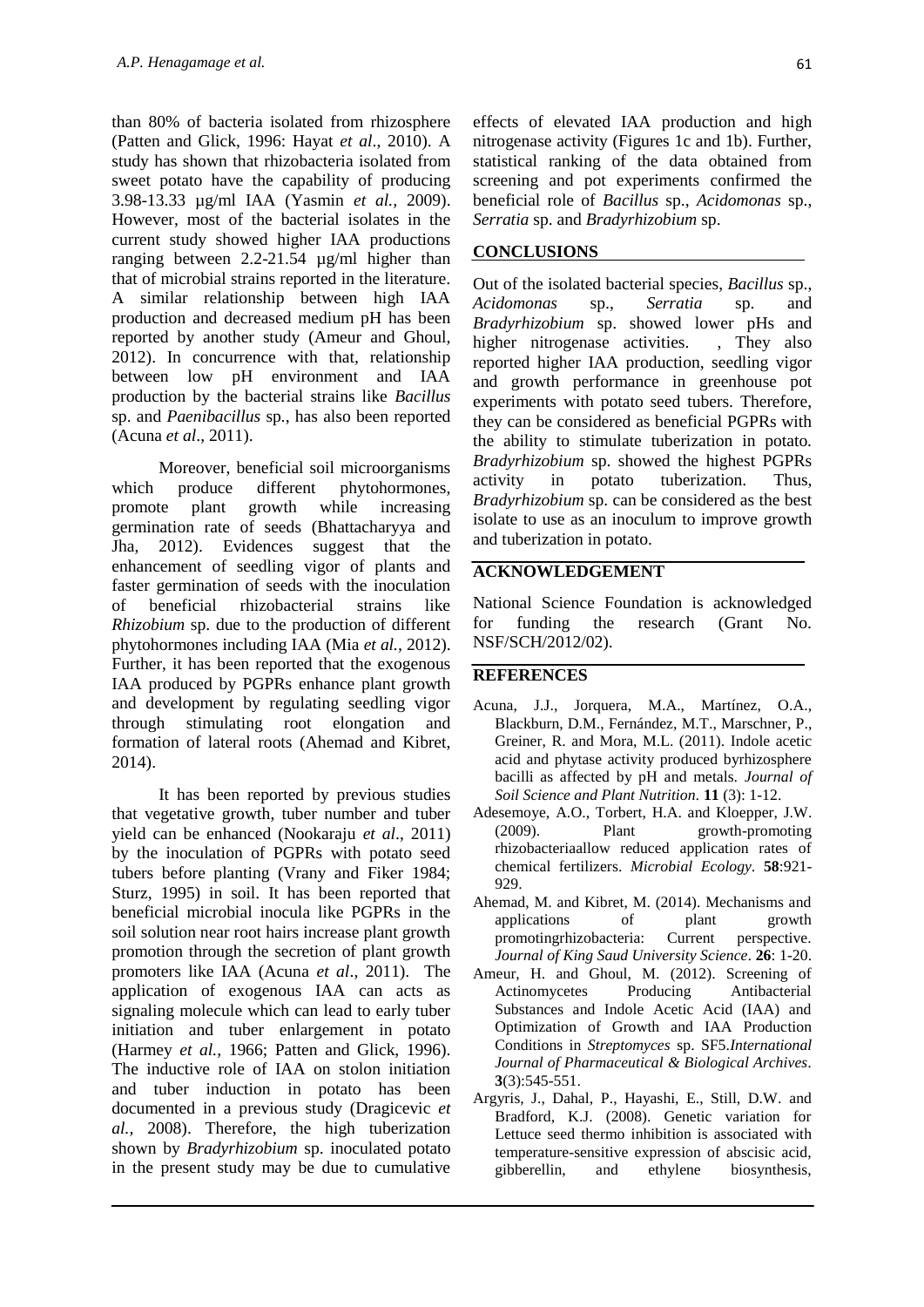metabolism, and response genes. *Plant Physiology.* **148**: 926-947.

- Bashan Y. (1998). Inoculants of plant growth promoting rhizobacteria for use in agriculture. *Advance Biotechnology* **16**:729-770.
- Bhattacharyya, P.N. and Jha, D.K. (2012). Plant growth-promoting rhizobacteria (PGPR): emergence in agriculture. *Journal of Microbiology Biotechnology.* **28**:1327-1350.
- [Bianco](http://www.ncbi.nlm.nih.gov/pubmed/?term=Bianco%20C%5Bauth%5D) C. and [Defez](http://www.ncbi.nlm.nih.gov/pubmed/?term=Defez%20R%5Bauth%5D) R. (2010). Improvement of phosphate solubilization and *Medicago* plant yield by an Indole-3- acetic acid overproducing strain of *Sinorhizobium meliloti. Applied Environmental Microbiology.* **76**(14): 4626-4632.
- Buddhika, U.V.A., Seneviratne, G. and Abayasekara, C.L. (2014). Fungal-bacterial biofilms differ from bacterial monocultures in seed germination and Indole Acetic acid production*. International Journal of Scientific and Research Publications.* **4**(1):1-5.
- Dashti, N., Zhang, F., Hynes, R. and Smith, D.L. (1997). Application of plant growth-promoting rhizobacteria to soybean (*Glycine max* [L.] Merr.) increases protein and dry matter yield under shortseasonConditions *Plant and Soil.* **188:**33-41.
- Dragicevic, I., Konjevic, R., Vinterhalter, B., Vinterhalter, D. and Neskovic, M. (2008). The effects of IAA and tetcyclacis on tuberizationin potato (*Solanumtuberosum* L.) shoot cultures in vitro. *Plant Growth Regulation.* **54:** 189-193.
- Franche, C., Lindström, K. and Elmerich, C. (2012). Nitrogen-fixing bacteria associated with leguminous and non-leguminous plants. *Plant Soil.* **321**:35-59.
- Glick, B.R., Cheng, Z., Czarny, J. and Duan, J. (2007). Promotion of plant growth by ACC deaminase-producingsoil bacteria. *European Journal of Plant Pathology.* **119:**329-39.
- Harmey, M.A., Crowley, M.P., Clinch, P.E.M. (1966). The effect of growth regulators on tuberization of cultured stem pieces of *Solanum tuberosum*. *European Potato Journa.l* **9:**146-151.
- Hayat, R., Ali, S., Amara, U., Khalid, R. and Ahmed, I. (2010). Soil beneficial bacteria and their role in plant growth promotion. *Annual Review of Microbiology.* **60**: 579-598.
- Husen, E. (2003). Screening of soil bacteria for plant growth promotion activities *in vitro*. *Indonesian Journal of Agriculture Science* **4**(1): 27-31.
- Khan, Z. and Doty, S.L. (2009). Characterization of bacterial endophytes of sweet potato plants. *Plant Soil.* **322**(2) 197-207.
- Kloepper, J.W. (1997). Current status and future trends in Biocontrol Research and Development in the US. International symposium on clean agriculture, Sapporo, DECD, 49-52.
- Koomnok, C., Teaumroong, N., Rerkasem, B., Lumyong, S. (2007). Diazotrophendophytic bacteria in cultivated and wild rice in Thailand. *Science Asia.* **33**: 429-435.
- Kumar, A., Devi, S., Patil, S., Payal, C. and Negi, S. (2012). Isolation, screening and characterization of bacteria from rhizospheric soils for different plant growth promotion (PGP) activities: an in vitro study. *Recent Research in Science and Technology.* **4**(1): 01-05.
- Martínez-Viveros, O., Jorquera, M.A., Crowley, D.E., Gajardo, G. and Mora, M.L. (2010). Mechanisms and practical considerations involved in plant growth promotion by rhizobacteria. *Journal of Soil Science and Plant Nutrition.* **10**: 293-319.
- Mia, M.A.B., Shamsuddin, Z.H. and Mahmood M. (2012). Effects of rhizobia and plant growth promoting bacteria inoculation on germination and seedling vigor of lowland rice. *African Journal of Biotechnology.* **11**(16): 3758-3765.
- Ngoma, L., Babalola, O. O. and Ahmad, F. (2012). Ecophysiology of plant growth promoting bacteria. *Scientific Research and Essays.* **7**(47): 4003-4013.
- Nookaraju, A., Kappachery, S., Yu, J.W., Park, S.W. (2011). Rhizobacteria influence potato tuberization through enhancing lipoxygenase activity. *American Journal of Potato Research.* **88**:441-449.
- Patten, C.L. and Glick, B.R. (1996). Bacterial biosynthesis ofindole-3-acetic acid. *Canadian Journal of Microbiology.* **42**: 207-220.
- Piromyou, P., Buranabanyat, B., Tantasawat, P., Tittabutr, P., Boonkerd, N. and Teaumroong, N. (2011). Effect of plant growth promoting rhizobacteria (PGPR) inoculation on microbial community structure in rhizosphere of forage corn cultivated in Thailand. *European Journal of Soil Biology.* **47:**44-54.
- Saharan, BS and Nehra, V. (2011). Plant Growth Promoting Rhizobacteria: A Critical Review. *Life Sciences and Medicine Research* **21**: 1-30.
- Seneviratne, G., Zavahir, J.S., Bandara, W.M.M.S. and Weerasekara, M.L.M.A.W. (2008). Fungalbacterial biofilms: their development for novel biotechnological applications. *World Journal of Microbiology and Biotechnology.* **24**(6): 739-743.
- Shahab, S., Ahmed, N. and Khan, N. S. (2009). Indole acetic acid production and enhanced plant growth promotion by indigenous PSBs. *African Journal of Agricultural Research.* **4** (11):1312-1316.
- Sloger, C. and Berkum, P.V. (1988). Endogenous Ethylene Production Is a Potential Problem in the Measurement of Nitrogenase Activity Associated with Excised Corn and Sorghum Roots'. Plant Physiology. **88:** 115-118.
- Sturz, A.V. (1995). The role of endophytic bacteria during seed piece decay and potato tuberization. *Plant and Soil.* **175:** 257-263.
- Suslow, T.V., Kloepper, J.W., Schroth, M.N., Burr, T.J. (1979). Beneficial bacteria enhance plant growth. *California Agriculture.* 15-17.
- Tissue, D.T., Megonigal, J.P. and Thomas, R.B. (1997). Nitrogenase activity and N2 fixation are